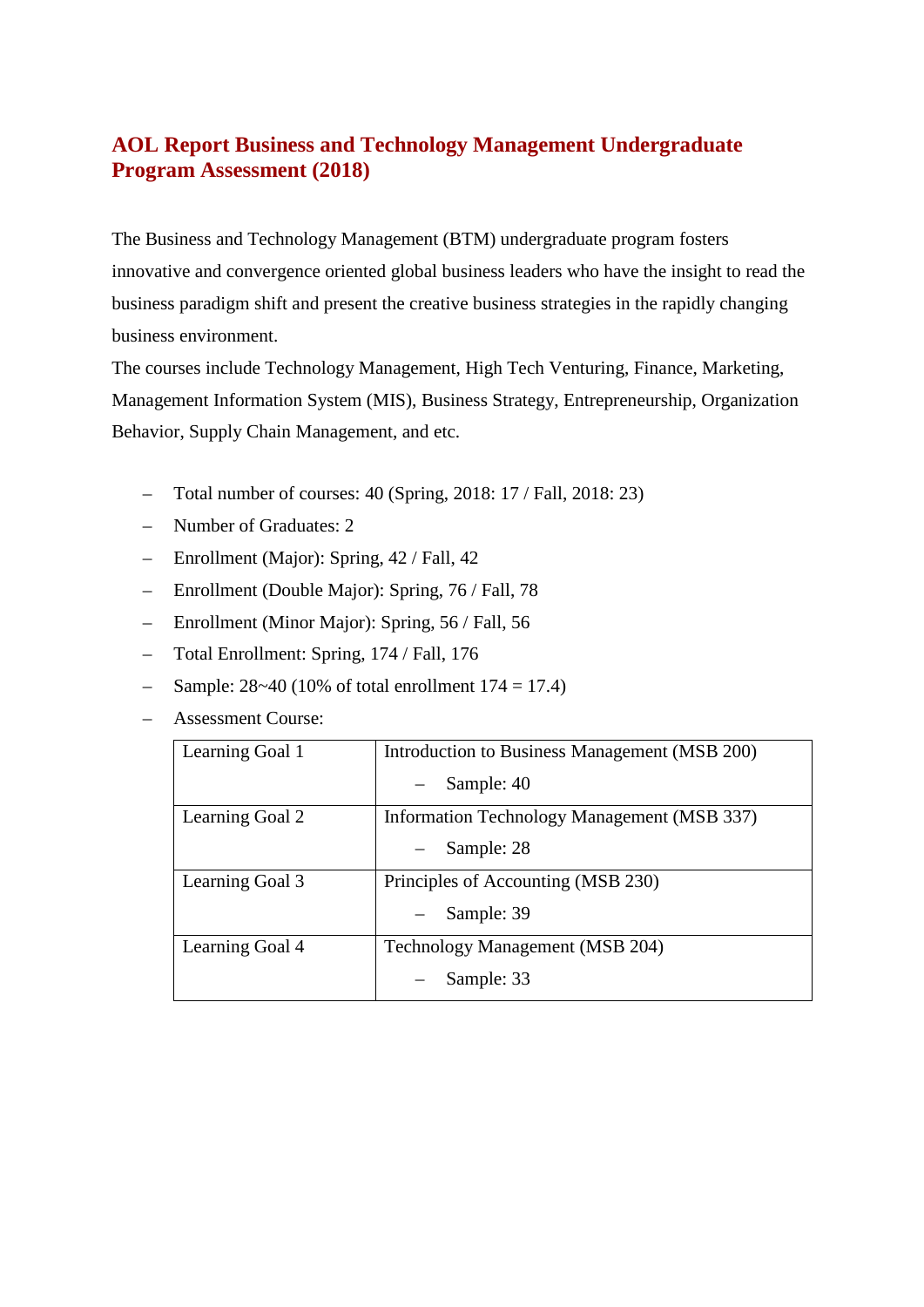# *Overview of Assessment*

| <b>Business and Technology Management Undergraduate Assessment:</b>                                                                                                                                                                  |                                                                                                |                                          |  |  |  |  |  |  |  |
|--------------------------------------------------------------------------------------------------------------------------------------------------------------------------------------------------------------------------------------|------------------------------------------------------------------------------------------------|------------------------------------------|--|--|--|--|--|--|--|
| <b>Learning Goal 1</b>                                                                                                                                                                                                               |                                                                                                |                                          |  |  |  |  |  |  |  |
| Students apply analytical, critical and integrative thinking.                                                                                                                                                                        |                                                                                                |                                          |  |  |  |  |  |  |  |
| Learning Objective                                                                                                                                                                                                                   | Sample                                                                                         | Methods                                  |  |  |  |  |  |  |  |
| (L11) Students can synthesize and apply the<br>information within and across disciplines.<br>(L12) Students can formulate, identify and<br>apply an appropriate, qualitative or<br>quantitative methodology for solving<br>problems. | Introduction to<br><b>Business</b><br>Management (MSB<br>200) in the Fall<br>Semester $(N=40)$ | <b>Team Project Report</b><br>Evaluation |  |  |  |  |  |  |  |
| * Professor in charge evaluates the teams' assignments or reports.<br><sup>*</sup> 1 (Fails to Meet Expectations) 2 (Meets Expectations) 3 (Exceed Expectations)                                                                     |                                                                                                |                                          |  |  |  |  |  |  |  |

|                                                                                 | <b>Business and Technology Management Undergraduate Assessment:</b> |            |  |  |  |  |  |  |  |
|---------------------------------------------------------------------------------|---------------------------------------------------------------------|------------|--|--|--|--|--|--|--|
| <b>Learning Goal 2</b>                                                          |                                                                     |            |  |  |  |  |  |  |  |
| <b>Students become effective communicators.</b>                                 |                                                                     |            |  |  |  |  |  |  |  |
| Learning Objective                                                              | Sample                                                              | Methods    |  |  |  |  |  |  |  |
| (L21) Students can produce valid reports                                        | Information                                                         |            |  |  |  |  |  |  |  |
| written in English.                                                             | Technology                                                          | Assignment |  |  |  |  |  |  |  |
| (L22) Students can efficiently present and                                      | Management (MSB)                                                    | Evaluation |  |  |  |  |  |  |  |
| deliver ideas effectively.                                                      | 337) in Spring                                                      |            |  |  |  |  |  |  |  |
| Semester $(N=28)$                                                               |                                                                     |            |  |  |  |  |  |  |  |
| * Professor in charge evaluates the students' assignments and presentations.    |                                                                     |            |  |  |  |  |  |  |  |
| * 1 (Fails to Meet Expectations) 2 (Meets Expectations) 3 (Exceed Expectations) |                                                                     |            |  |  |  |  |  |  |  |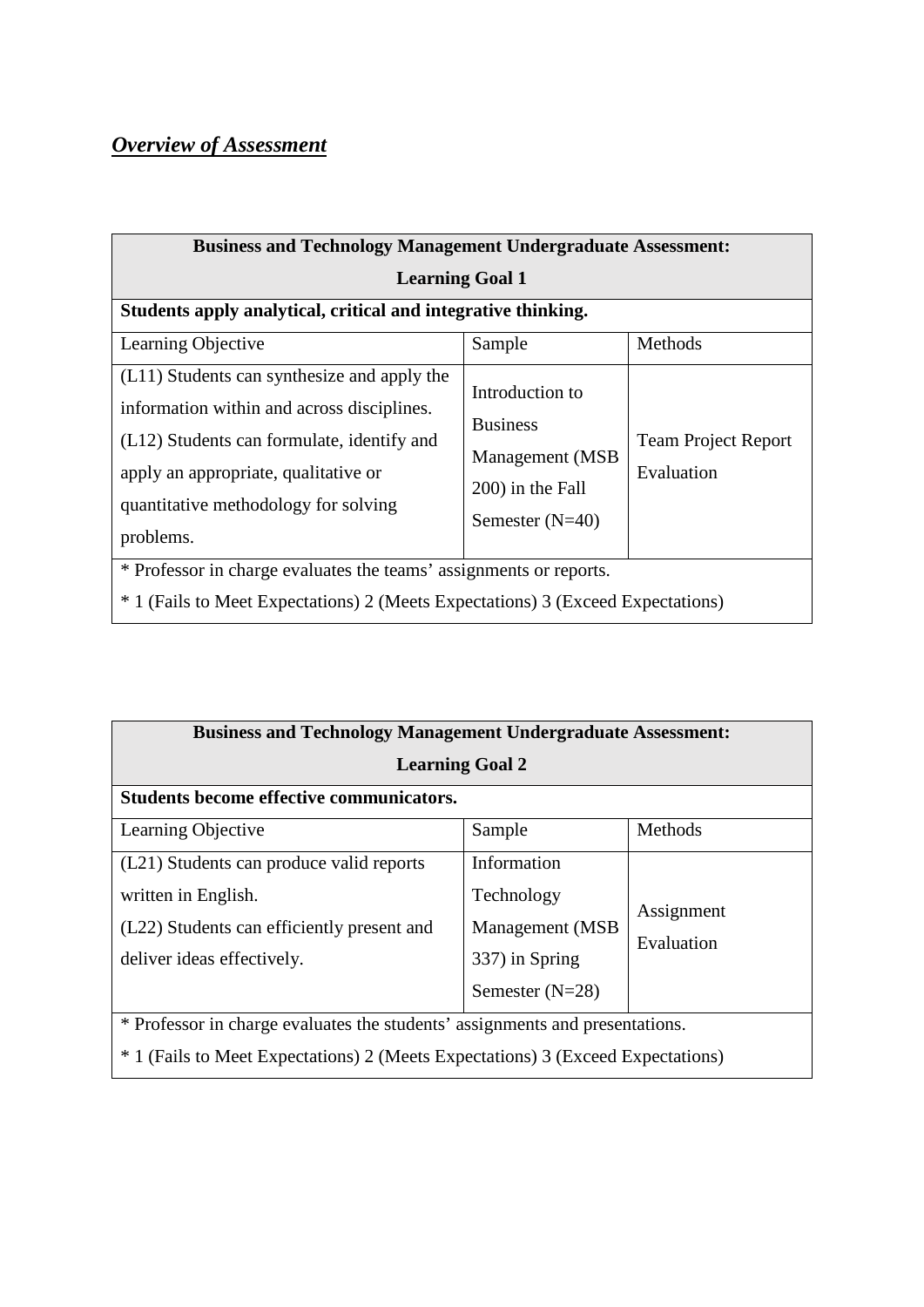| <b>Business and Technology Management Undergraduate Assessment:</b>                                                                                                     |                                                                          |                            |  |  |  |  |  |  |
|-------------------------------------------------------------------------------------------------------------------------------------------------------------------------|--------------------------------------------------------------------------|----------------------------|--|--|--|--|--|--|
| <b>Learning Goal 3</b>                                                                                                                                                  |                                                                          |                            |  |  |  |  |  |  |
| Students will have effective leadership skills.                                                                                                                         |                                                                          |                            |  |  |  |  |  |  |
| Learning Objective                                                                                                                                                      | Sample                                                                   | Methods                    |  |  |  |  |  |  |
| (L31) Students will demonstrate<br>characteristics that contribute to effective<br>teams.<br>(L32) Students employ leadership and<br>collaborative skills.              | Principles of<br>Accounting (MSB)<br>230) in Spring<br>Semester $(N=39)$ | Presentation<br>Evaluation |  |  |  |  |  |  |
| * Professor in charge evaluates the teams' assignments and presentations.<br><sup>*</sup> 1 (Fails to Meet Expectations) 2 (Meets Expectations) 3 (Exceed Expectations) |                                                                          |                            |  |  |  |  |  |  |
|                                                                                                                                                                         |                                                                          |                            |  |  |  |  |  |  |

| <b>Business and Technology Management Undergraduate Assessment:</b>                                                                                                                                                |                                                                     |                                           |  |  |  |  |  |  |  |
|--------------------------------------------------------------------------------------------------------------------------------------------------------------------------------------------------------------------|---------------------------------------------------------------------|-------------------------------------------|--|--|--|--|--|--|--|
| <b>Learning Goal 4</b>                                                                                                                                                                                             |                                                                     |                                           |  |  |  |  |  |  |  |
| <b>Students acquire global business understanding</b>                                                                                                                                                              |                                                                     |                                           |  |  |  |  |  |  |  |
| Learning Objective                                                                                                                                                                                                 | Sample                                                              | Methods                                   |  |  |  |  |  |  |  |
| (L41) Students will be able to identify<br>relevant global issues and trend.<br>(L42) Students will be able to understand<br>the impact of the global environments on<br>business and technology issues and trend. | Technology<br>Management<br>$(MSB204)$ in Fall<br>Semester $(N=33)$ | <b>Project Presentation</b><br>Evaluation |  |  |  |  |  |  |  |
| * Professor in charge evaluates the teams' assignments and presentations.<br>* 1 (Fails to Meet Expectations) 2 (Meets Expectations) 3 (Exceed Expectations)                                                       |                                                                     |                                           |  |  |  |  |  |  |  |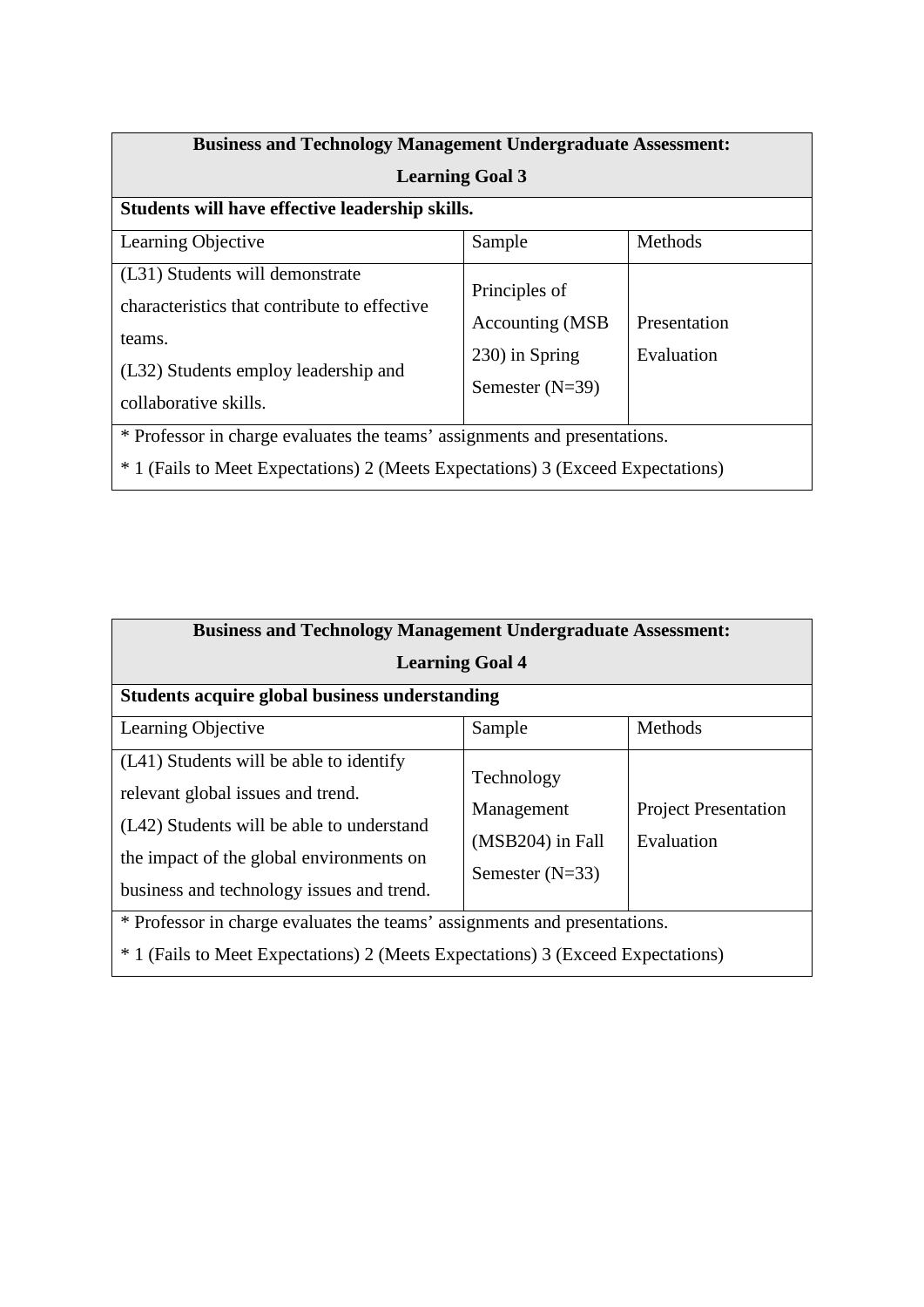## *Data Analysis and Results*

| <b>Assessment Learning Goal 1</b><br>Professor in charge evaluates the teams' assignments or reports |                |                |                |                |                |                |                |                |                |
|------------------------------------------------------------------------------------------------------|----------------|----------------|----------------|----------------|----------------|----------------|----------------|----------------|----------------|
| Student                                                                                              |                |                | L11            |                |                | L12            |                |                |                |
| Number                                                                                               | T1             | T <sub>2</sub> | T <sub>3</sub> | <b>T4</b>      | T <sub>5</sub> | T1             | T <sub>2</sub> | T <sub>3</sub> | <b>T4</b>      |
| 1                                                                                                    | 3              | $\overline{3}$ | 3              | 3              | 3              | 3              | 3              | 3              | 3              |
| $\mathbf{2}$                                                                                         | 3              | 3              | 3              | 3              | 3              | 3              | 3              | $\overline{3}$ | 3              |
| 3                                                                                                    | 3              | 3              | 3              | 3              | 3              | 3              | 3              | 3              | 3              |
| $\overline{4}$                                                                                       | 3              | 3              | 3              | 3              | 3              | 3              | 3              | $\overline{3}$ | 3              |
| 5                                                                                                    | 3              | 3              | 3              | 3              | 3              | 3              | 3              | 3              | 3              |
| 6                                                                                                    | 3              | 3              | 3              | 3              | 3              | 3              | 3              | 3              | 3              |
| $\tau$                                                                                               | 3              | 3              | 3              | 3              | 3              | 3              | 3              | $\overline{3}$ | 3              |
| 8                                                                                                    | 3              | 3              | 3              | 3              | 3              | 3              | 3              | 3              | 3              |
| 9                                                                                                    | 3              | 3              | 3              | 3              | 3              | 3              | 3              | 3              | 3              |
| 10                                                                                                   | 3              | 3              | 3              | 3              | 3              | 3              | 3              | $\overline{3}$ | 3              |
| 11                                                                                                   | 3              | 3              | 3              | 3              | 3              | 3              | 3              | 3              | 3              |
| 12                                                                                                   | 3              | 3              | 3              | 3              | 3              | 3              | 3              | 3              | 3              |
| 13                                                                                                   | 3              | 3              | 3              | 3              | 3              | 3              | 3              | $\overline{3}$ | 3              |
| 14                                                                                                   | 3              | 3              | 3              | 3              | 3              | 3              | 3              | 3              | 3              |
| 15                                                                                                   | 3              | 3              | 3              | 3              | $\overline{2}$ | 3              | 3              | $\overline{3}$ | 3              |
| 16                                                                                                   | 3              | 3              | 3              | 3              | $\mathbf{2}$   | 3              | 3              | $\overline{3}$ | 3              |
| 17                                                                                                   | 3              | 3              | 3              | 3              | $\overline{2}$ | 3              | 3              | 3              | 3              |
| 18                                                                                                   | 3              | 3              | 3              | 3              | $\overline{2}$ | 3              | 3              | 3              | 3              |
| 19                                                                                                   | 3              | 3              | 3              | $\overline{3}$ | $\overline{2}$ | 3              | 3              | $\overline{3}$ | 3              |
| 20                                                                                                   | 3              | 3              | 3              | 3              | $\overline{2}$ | 3              | 3              | 3              | $\overline{2}$ |
| 21                                                                                                   | 3              | 3              | 3              | 3              | $\overline{2}$ | 3              | 3              | 3              | $\mathbf{2}$   |
| 22                                                                                                   | 3              | 3              | $\overline{3}$ | 3              | $\mathbf{2}$   | 3              | 3              | 3              | $\overline{2}$ |
| 23                                                                                                   | 3              | 3              | $\mathfrak{Z}$ | $\mathfrak{Z}$ | $\sqrt{2}$     | 3              | $\mathfrak{Z}$ | 3              | $\sqrt{2}$     |
| 24                                                                                                   | $\overline{3}$ | $\overline{3}$ | 3              | $\overline{3}$ | $\overline{2}$ | 3              | $\overline{3}$ | $\overline{3}$ | $\overline{2}$ |
| 25                                                                                                   | $\overline{2}$ | $\overline{2}$ | 3              | $\overline{3}$ | $\overline{3}$ | 3              | $\mathfrak{Z}$ | $\mathfrak{Z}$ | $\mathfrak{Z}$ |
| 26                                                                                                   | $\overline{2}$ | $\overline{2}$ | 3              | $\overline{3}$ | $\overline{3}$ | 3              | $\mathfrak{Z}$ | 3              | 3              |
| 27                                                                                                   | $\overline{2}$ | $\overline{2}$ | 3              | 3              | 3              | 3              | 3              | $\mathfrak{Z}$ | 3              |
| 28                                                                                                   | $\overline{2}$ | $\overline{2}$ | 3              | $\overline{3}$ | $\overline{3}$ | $\overline{3}$ | $\overline{3}$ | $\overline{3}$ | $\overline{3}$ |
| 29                                                                                                   | $\overline{2}$ | $\overline{2}$ | 3              | 3              | $\mathfrak{Z}$ | 3              | $\mathfrak{Z}$ | 3              | 3              |
| 30                                                                                                   | $\overline{2}$ | $\overline{2}$ | 3              | $\overline{3}$ | $\mathfrak{Z}$ | 3              | $\overline{3}$ | $\mathfrak{Z}$ | 3              |
| 31                                                                                                   | $\overline{2}$ | $\overline{3}$ | 3              | $\overline{3}$ | $\overline{2}$ | $\overline{2}$ | $\overline{3}$ | $\overline{3}$ | $\overline{3}$ |
| 32                                                                                                   | $\overline{2}$ | 3              | 3              | 3              | $\overline{2}$ | $\overline{2}$ | 3              | 3              | 3              |
| 33                                                                                                   | $\overline{2}$ | $\mathfrak{Z}$ | 3              | 3              | $\overline{2}$ | $\overline{2}$ | $\mathfrak{Z}$ | $\mathfrak{Z}$ | 3              |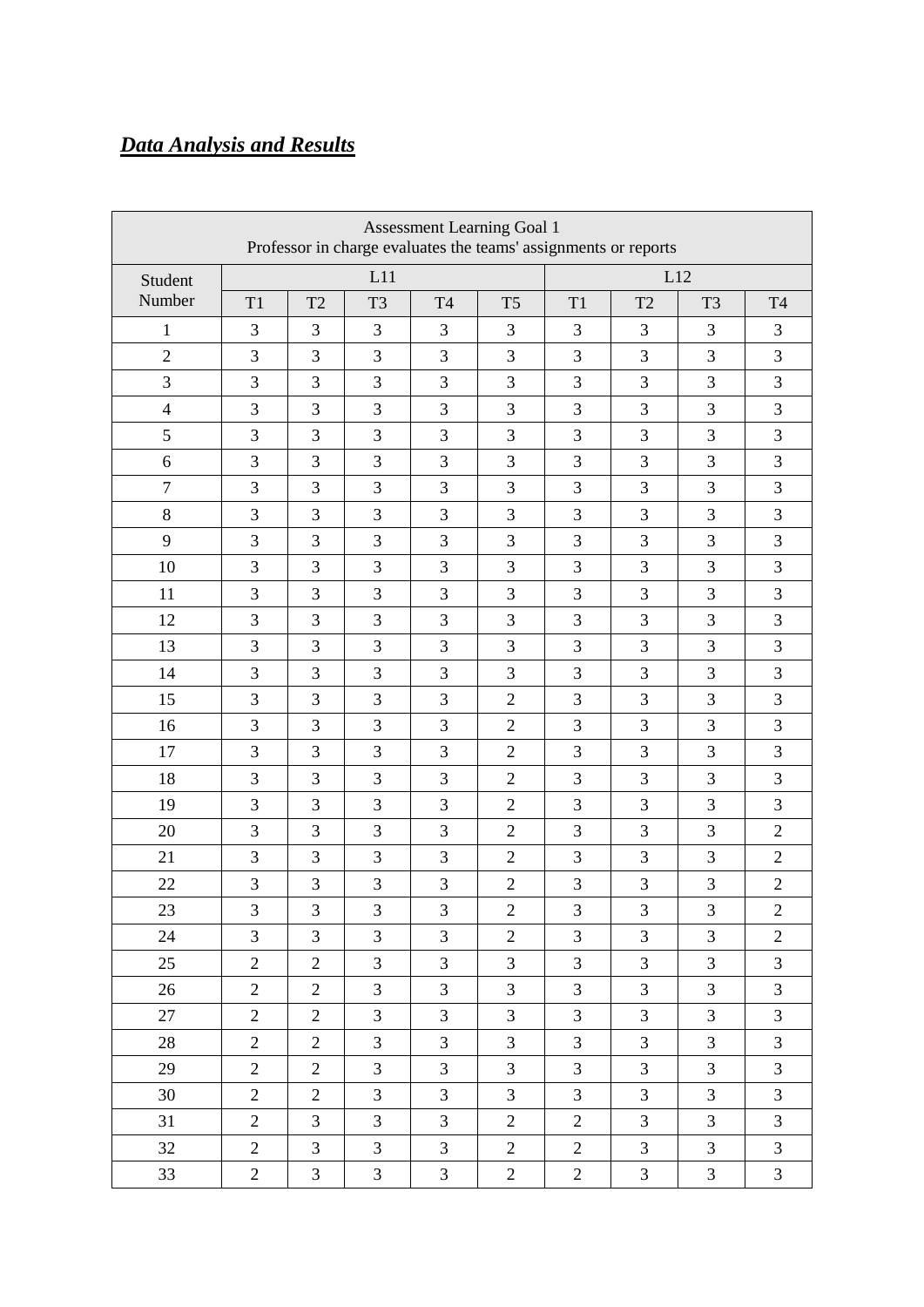| Assessment Learning Goal 1<br>Professor in charge evaluates the teams' assignments or reports |                |                |                |                |                |                |                |                |                |
|-----------------------------------------------------------------------------------------------|----------------|----------------|----------------|----------------|----------------|----------------|----------------|----------------|----------------|
| Student                                                                                       |                |                | L11            |                |                |                |                | L12            |                |
| Number                                                                                        | T <sub>1</sub> | T <sub>2</sub> | T <sub>3</sub> | <b>T4</b>      | T <sub>5</sub> | T1             | T <sub>2</sub> | T <sub>3</sub> | <b>T4</b>      |
| 34                                                                                            | $\overline{2}$ | 3              | 3              | 3              | 2              | 2              | 3              | 3              | 3              |
| 35                                                                                            | $\overline{2}$ | 3              | 3              | 3              | $\overline{2}$ | $\overline{2}$ | $\overline{3}$ | 3              | 3              |
| 36                                                                                            | $\overline{2}$ | 3              | 3              | 3              | $\overline{2}$ | $\overline{2}$ | 3              | 3              | $\overline{2}$ |
| 37                                                                                            | $\overline{2}$ | 3              | 3              | 3              | $\overline{2}$ | 2              | 3              | 3              | $\overline{2}$ |
| 38                                                                                            | $\overline{2}$ | 3              | 3              | 3              | $\overline{2}$ | $\overline{2}$ | 3              | 3              | $\overline{2}$ |
| 39                                                                                            | $\overline{2}$ | 3              | 3              | 3              | $\overline{2}$ | $\overline{2}$ | 3              | 3              | $\overline{2}$ |
| 40                                                                                            | $\overline{2}$ | $\overline{3}$ | 3              | 3              | $\overline{2}$ | $\overline{2}$ | $\overline{3}$ | 3              | $\overline{2}$ |
| 3 point total                                                                                 | 24             | 34             | 40             | 40             | 20             | 30             | 40             | 40             | 30             |
| 2 point total                                                                                 | 16             | 6              | $\overline{0}$ | $\overline{0}$ | 20             | 10             | $\overline{0}$ | $\overline{0}$ | 10             |
| 1 point total                                                                                 | $\overline{0}$ | $\Omega$       | $\overline{0}$ | $\overline{0}$ | $\overline{0}$ | $\overline{0}$ | $\overline{0}$ | $\overline{0}$ | $\Omega$       |
| Mean                                                                                          | 2.6            | 2.85           | 3              | 3              | 2.5            | 2.75           | 3              | 3              | 2.75           |
| Overall<br>Mean                                                                               |                |                | 2.79           |                |                |                |                | 2.875          |                |

| <b>Assessment Learning Goal 2</b>                                         |                |                |                |                |                |                |                |                |                |                |
|---------------------------------------------------------------------------|----------------|----------------|----------------|----------------|----------------|----------------|----------------|----------------|----------------|----------------|
| Professor in charge evaluates the students' assignments and presentations |                |                |                |                |                |                |                |                |                |                |
| Student                                                                   |                |                | L21            |                |                |                |                | L22            |                |                |
| Number                                                                    | T <sub>1</sub> | T <sub>2</sub> | T <sub>3</sub> | T <sub>4</sub> | T1             | T <sub>2</sub> | T <sub>3</sub> | T <sub>4</sub> | T <sub>5</sub> | T <sub>6</sub> |
| 1                                                                         | 3              | 3              | 3              | 3              | 3              | 3              | 3              | 3              | 3              | 3              |
| $\overline{2}$                                                            | 3              | $\overline{2}$ | 3              | 3              | $\overline{2}$ | $\overline{2}$ | 3              | $\overline{2}$ | $\overline{2}$ | 3              |
| 3                                                                         | 3              | 3              | $\overline{2}$ | $\overline{3}$ | $\overline{3}$ | $\overline{3}$ | 3              | $\overline{2}$ | 3              | 3              |
| $\overline{4}$                                                            | $\overline{2}$ | $\overline{2}$ | $\overline{2}$ | $\overline{2}$ | $\overline{2}$ | $\overline{2}$ | $\mathbf{1}$   | $\overline{2}$ | $\overline{2}$ | $\overline{2}$ |
| 5                                                                         | $\overline{2}$ | 3              | $\overline{2}$ | $\overline{2}$ | $\overline{2}$ | $\overline{3}$ | $\overline{2}$ | $\overline{2}$ | $\overline{2}$ | 3              |
| 6                                                                         | $\overline{3}$ | $\overline{2}$ | $\overline{3}$ | 3              | $\overline{3}$ | $\overline{2}$ | $\overline{2}$ | $\overline{3}$ | $\overline{2}$ | $\overline{3}$ |
| $\overline{7}$                                                            | 3              | 3              | 3              | 3              | 3              | $\overline{3}$ | 3              | 3              | 3              | 3              |
| 8                                                                         | 3              | 3              | 3              | 3              | 3              | 3              | 3              | 3              | 3              | $\mathfrak{2}$ |
| 9                                                                         | $\overline{3}$ | $\overline{3}$ | $\overline{3}$ | $\overline{3}$ | 3              | $\overline{3}$ | $\overline{3}$ | $\overline{3}$ | 3              | 3              |
| 10                                                                        | 3              | 3              | 3              | 3              | 3              | 3              | $\overline{3}$ | 3              | 3              | $\overline{2}$ |
| 11                                                                        | 3              | 3              | $\overline{3}$ | 3              | 3              | 3              | 3              | 3              | 3              | 3              |
| 12                                                                        | 3              | 3              | 3              | 3              | 3              | $\overline{3}$ | 3              | 3              | 3              | 3              |
| 13                                                                        | 3              | $\overline{2}$ | $\overline{2}$ | 3              | 3              | 3              | $\overline{2}$ | $\overline{2}$ | 3              | 3              |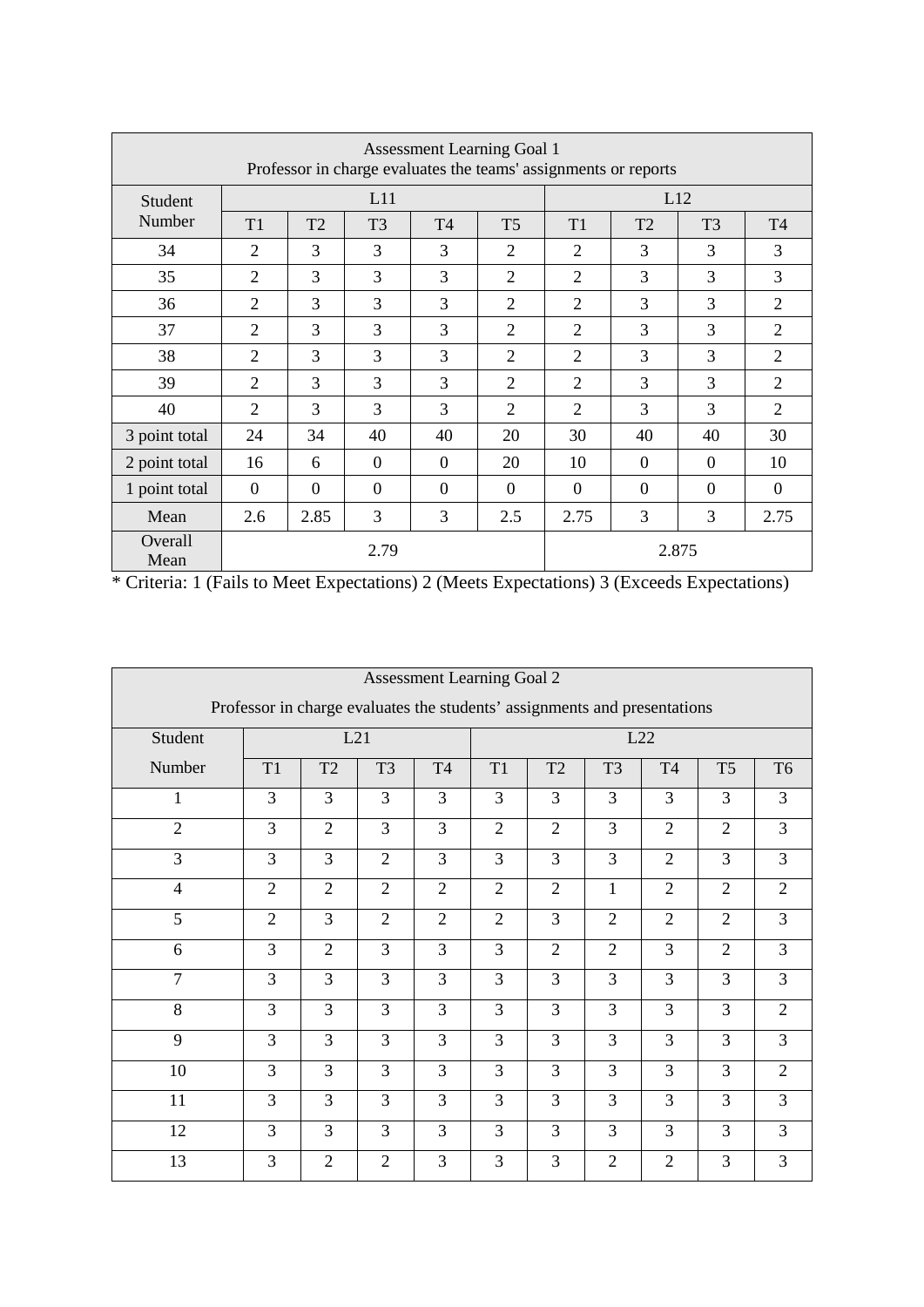|                     | <b>Assessment Learning Goal 2</b>                                         |                |                  |                |                  |                |                |                  |                  |                |
|---------------------|---------------------------------------------------------------------------|----------------|------------------|----------------|------------------|----------------|----------------|------------------|------------------|----------------|
|                     | Professor in charge evaluates the students' assignments and presentations |                |                  |                |                  |                |                |                  |                  |                |
| Student             |                                                                           | L21            |                  |                |                  |                |                | L22              |                  |                |
| Number              | T1                                                                        | T <sub>2</sub> | T <sub>3</sub>   | <b>T4</b>      | T1               | T <sub>2</sub> | T <sub>3</sub> | <b>T4</b>        | T <sub>5</sub>   | T <sub>6</sub> |
| 14                  | $\overline{3}$                                                            | $\overline{2}$ | $\overline{2}$   | $\overline{2}$ | $\overline{3}$   | $\overline{3}$ | $\overline{2}$ | $\overline{2}$   | $\overline{2}$   | $\overline{3}$ |
| $\overline{15}$     | $\overline{2}$                                                            | $\overline{1}$ | $\overline{2}$   | $\mathbf{1}$   | $\overline{2}$   | $\mathbf{1}$   | $\mathbf{1}$   | $\overline{2}$   | $\overline{2}$   | $\mathbf{1}$   |
| $\overline{16}$     | $\overline{3}$                                                            | $\overline{2}$ | $\overline{3}$   | $\overline{2}$ | $\overline{3}$   | $\overline{3}$ | $\overline{3}$ | $\overline{3}$   | $\overline{3}$   | $\overline{2}$ |
| $\overline{17}$     | $\overline{3}$                                                            | $\overline{3}$ | $\overline{3}$   | $\overline{3}$ | $\overline{3}$   | $\overline{3}$ | $\overline{3}$ | $\overline{3}$   | $\overline{3}$   | $\overline{3}$ |
| $\overline{18}$     | $\overline{3}$                                                            | $\overline{2}$ | $\overline{2}$   | $\overline{3}$ | $\overline{3}$   | $\overline{3}$ | $\overline{2}$ | $\overline{2}$   | $\overline{3}$   | $\overline{3}$ |
| 19                  | $\overline{3}$                                                            | $\overline{3}$ | $\overline{3}$   | $\overline{3}$ | $\overline{3}$   | $\overline{3}$ | $\overline{3}$ | $\overline{3}$   | $\overline{3}$   | $\overline{3}$ |
| 20                  | $\overline{3}$                                                            | $\overline{2}$ | $\overline{2}$   | $\overline{2}$ | $\overline{3}$   | $\overline{2}$ | $\overline{2}$ | $\overline{2}$   | $\overline{3}$   | $\overline{2}$ |
| 21                  | $\overline{3}$                                                            | $\overline{3}$ | $\overline{3}$   | $\overline{3}$ | $\overline{3}$   | $\overline{3}$ | $\overline{3}$ | $\overline{3}$   | $\overline{3}$   | $\overline{3}$ |
| 22                  | $\overline{3}$                                                            | $\overline{3}$ | $\overline{3}$   | $\overline{3}$ | $\overline{3}$   | $\overline{3}$ | $\overline{3}$ | $\overline{3}$   | $\overline{3}$   | $\overline{3}$ |
| 23                  | $\overline{3}$                                                            | $\overline{3}$ | $\overline{2}$   | $\overline{3}$ | $\overline{3}$   | $\overline{3}$ | $\overline{3}$ | $\overline{2}$   | $\overline{3}$   | $\overline{3}$ |
| 24                  | $\overline{2}$                                                            | $\overline{2}$ | $\overline{2}$   | $\overline{2}$ | $\overline{3}$   | $\overline{2}$ | $\overline{2}$ | $\overline{2}$   | $\overline{2}$   | $\overline{2}$ |
| $\overline{25}$     | $\overline{3}$                                                            | $\overline{2}$ | $\overline{2}$   | $\overline{3}$ | $\overline{3}$   | $\overline{2}$ | $\overline{2}$ | $\overline{2}$   | $\overline{3}$   | $\overline{3}$ |
| 26                  | $\overline{3}$                                                            | $\overline{3}$ | $\overline{2}$   | $\overline{3}$ | $\overline{3}$   | $\overline{2}$ | $\overline{3}$ | $\overline{2}$   | $\overline{3}$   | $\overline{3}$ |
| $\overline{27}$     | $\overline{3}$                                                            | $\overline{2}$ | $\overline{2}$   | $\overline{3}$ | $\overline{3}$   | $\overline{3}$ | $\overline{2}$ | $\overline{3}$   | $\overline{2}$   | $\overline{3}$ |
| 28                  | $\overline{2}$                                                            | $\overline{2}$ | $\overline{2}$   | $\overline{2}$ | $\overline{2}$   | $\overline{2}$ | $\overline{2}$ | $\overline{3}$   | $\overline{2}$   | $\overline{2}$ |
| 3 point total       | 23                                                                        | 15             | 14               | 20             | 23               | 19             | 16             | 15               | 19               | 20             |
| 2 point total       | 5                                                                         | 12             | 14               | $\overline{7}$ | 5                | 8              | 10             | 13               | 9                | $\tau$         |
| 1 point total       | $\overline{0}$                                                            | $\mathbf{1}$   | $\boldsymbol{0}$ | $\mathbf{1}$   | $\boldsymbol{0}$ | $\mathbf{1}$   | $\overline{2}$ | $\boldsymbol{0}$ | $\boldsymbol{0}$ | $\mathbf{1}$   |
| Mean                | 2.821                                                                     | 2.5            | 2.5              | 2.679          | 2.821            | 2.643          | 2.5            | 2.536            | 2.679            | 2.679          |
| <b>Overall Mean</b> |                                                                           |                | 2.625            |                |                  |                |                | 2.643            |                  |                |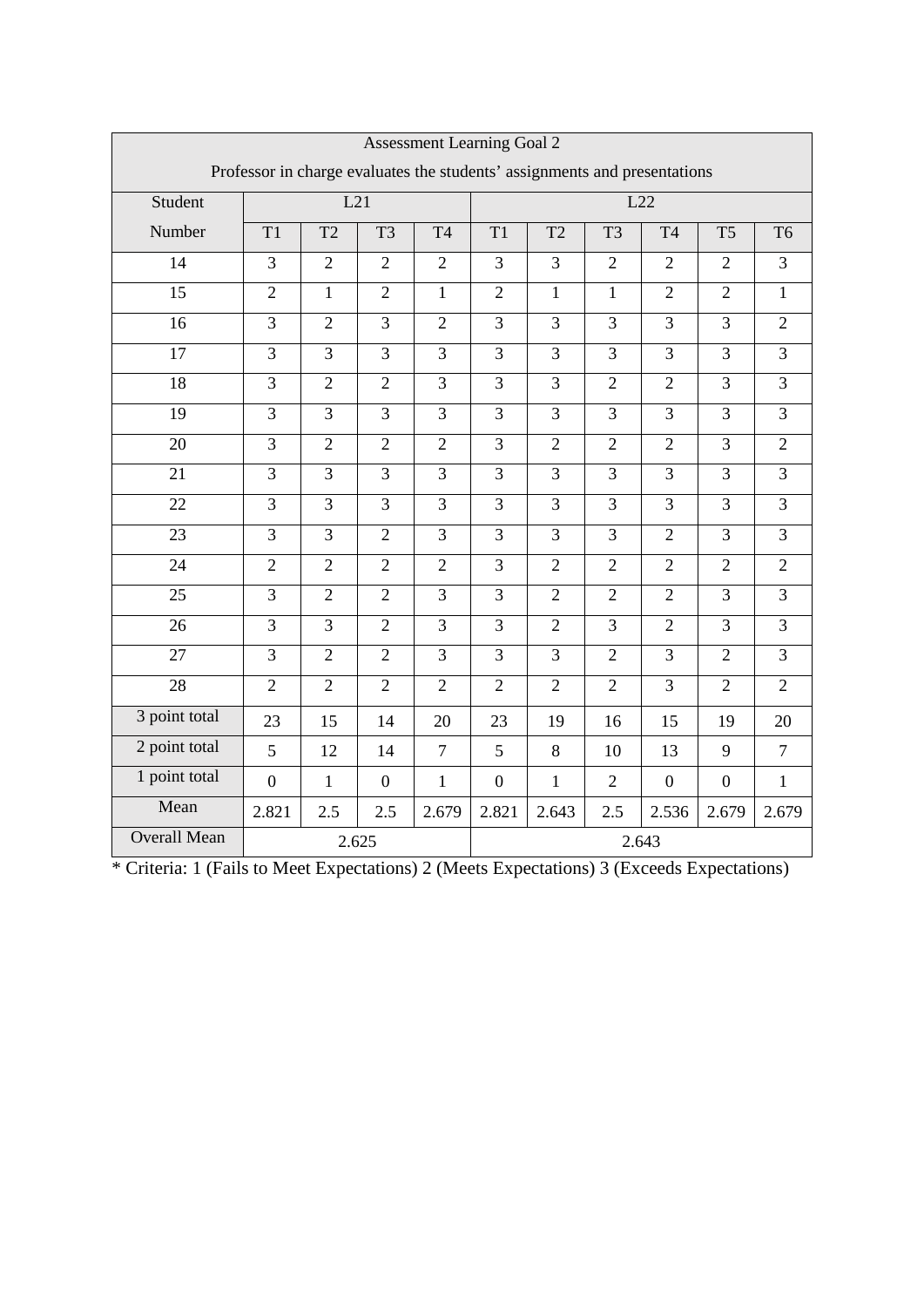| Assessment Learning Goal 3                                             |                |                |                |                |                |                |  |
|------------------------------------------------------------------------|----------------|----------------|----------------|----------------|----------------|----------------|--|
| Professor in charge evaluates the teams' assignments and presentations |                |                |                |                |                |                |  |
| Student                                                                |                | L31            |                |                | L32            |                |  |
| Number                                                                 | $\rm T1$       | T2             | T <sub>3</sub> | $\mathrm{T}1$  | T2             | T <sub>3</sub> |  |
| $\mathbf{1}$                                                           | $\overline{3}$ | $\overline{3}$ | $\overline{3}$ | $\overline{2}$ | 3              | 3              |  |
| $\overline{2}$                                                         | $\overline{2}$ | $\overline{2}$ | $\overline{2}$ | $\overline{3}$ | $\overline{2}$ | 3              |  |
| $\overline{3}$                                                         | $\overline{2}$ | $\overline{2}$ | $\overline{2}$ | $\overline{2}$ | $\overline{2}$ | $\overline{2}$ |  |
| $\overline{4}$                                                         | $\overline{3}$ | $\overline{2}$ | $\overline{3}$ | $\overline{2}$ | $\overline{3}$ | $\overline{3}$ |  |
| 5                                                                      | $\overline{2}$ | $\overline{2}$ | $\overline{2}$ | $\overline{2}$ | $\overline{2}$ | $\overline{2}$ |  |
| 6                                                                      | $\overline{2}$ | $\overline{2}$ | $\overline{2}$ | $\overline{2}$ | $\overline{2}$ | $\overline{2}$ |  |
| $\overline{7}$                                                         | $\overline{2}$ | $\overline{2}$ | $\overline{3}$ | $\overline{2}$ | $\overline{2}$ | 3              |  |
| 8                                                                      | $\overline{2}$ | $\overline{2}$ | $\overline{3}$ | $\overline{2}$ | $\overline{2}$ | $\overline{2}$ |  |
| 9                                                                      | $\overline{3}$ | $\overline{2}$ | $\overline{3}$ | $\overline{3}$ | $\overline{2}$ | $\mathbf{1}$   |  |
| 10                                                                     | $\overline{2}$ | 3              | $\overline{3}$ | $\overline{2}$ | $\overline{3}$ | 3              |  |
| 11                                                                     | $\overline{2}$ | 3              | $\overline{3}$ | $\overline{2}$ | $\overline{3}$ | 3              |  |
| 12                                                                     | $\overline{3}$ | 3              | $\overline{3}$ | $\overline{2}$ | $\overline{3}$ | $\overline{2}$ |  |
| 13                                                                     | $\overline{2}$ | 3              | 3              | $\overline{2}$ | 3              | $\overline{2}$ |  |
| 14                                                                     | $\overline{2}$ | $\mathbf{1}$   | $\overline{3}$ | $\overline{3}$ | $\overline{2}$ | $\overline{2}$ |  |
| 15                                                                     | $\overline{2}$ | $\overline{2}$ | $\overline{2}$ | $\mathbf{1}$   | $\overline{2}$ | $\overline{2}$ |  |
| 16                                                                     | $\mathbf{1}$   | $\mathbf{1}$   | $\mathbf{1}$   | $\mathbf{1}$   | $\mathbf{1}$   | $\mathbf{1}$   |  |
| $\overline{17}$                                                        | $\overline{2}$ | $\overline{2}$ | $\overline{2}$ | $\overline{2}$ | $\overline{2}$ | $\overline{2}$ |  |
| 18                                                                     | 3              | 3              | $\overline{3}$ | 3              | 3              | 3              |  |
| 19                                                                     | $\overline{3}$ | $\overline{3}$ | $\overline{2}$ | $\overline{2}$ | $\overline{2}$ | $\overline{2}$ |  |
| 20                                                                     | $\mathfrak{2}$ | 3              | 3              | $\mathbf{1}$   | 3              | $\mathfrak{Z}$ |  |
| 21                                                                     | $\mathbf{2}$   | 3              | 3              | $\overline{2}$ | 3              | $\overline{3}$ |  |
| 22                                                                     | $\overline{2}$ | $\overline{2}$ | $\overline{2}$ | $\overline{2}$ | $\overline{2}$ | $\overline{2}$ |  |
| 23                                                                     | $\overline{2}$ | $\overline{2}$ | $\overline{2}$ | $\overline{2}$ | $\overline{2}$ | $\overline{2}$ |  |
| 24                                                                     | $\overline{2}$ | $\overline{3}$ | $\overline{3}$ | $\overline{3}$ | $\overline{3}$ | $\overline{3}$ |  |
| 25                                                                     | $\overline{2}$ | $\overline{2}$ | $\overline{2}$ | $\overline{2}$ | $\overline{2}$ | $\overline{2}$ |  |
| 26                                                                     | $\overline{3}$ | $\overline{2}$ | $\overline{2}$ | $\overline{2}$ | $\overline{2}$ | $\overline{2}$ |  |
| 27                                                                     | $\overline{2}$ | $\overline{2}$ | $\overline{2}$ | $\overline{2}$ | $\overline{2}$ | $\overline{2}$ |  |
| 28                                                                     | $\overline{2}$ | $\overline{2}$ | $\overline{3}$ | $\overline{2}$ | $\overline{2}$ | $\overline{2}$ |  |
| 29                                                                     | $\mathfrak{Z}$ | $\mathbf{2}$   | $\overline{2}$ | $\mathbf{2}$   | $\overline{2}$ | $\overline{c}$ |  |
| 30                                                                     | $\overline{2}$ | $\overline{2}$ | $\overline{2}$ | $\overline{2}$ | $\overline{2}$ | $\overline{2}$ |  |
| 31                                                                     | $\overline{2}$ | $\overline{2}$ | $\overline{2}$ | 3              | 3              | 3              |  |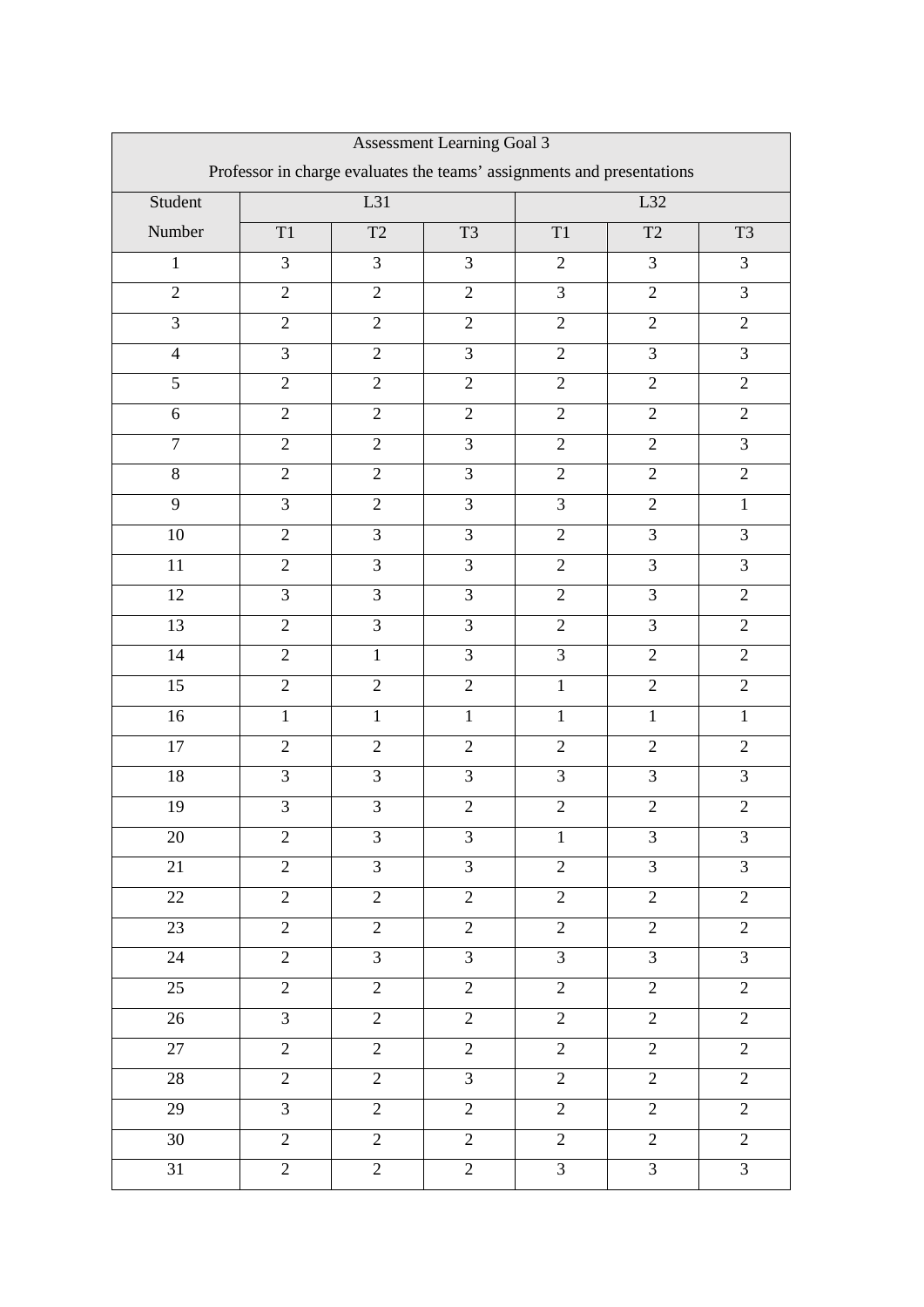|                     | <b>Assessment Learning Goal 3</b>                                      |                |                |                |                |                |  |  |
|---------------------|------------------------------------------------------------------------|----------------|----------------|----------------|----------------|----------------|--|--|
|                     | Professor in charge evaluates the teams' assignments and presentations |                |                |                |                |                |  |  |
| Student             |                                                                        | L31            |                |                | L32            |                |  |  |
| Number              | T <sub>1</sub>                                                         | T <sub>2</sub> | T <sub>3</sub> | T1             | T <sub>2</sub> | T <sub>3</sub> |  |  |
| 32                  | 2                                                                      | 3              | 3              | $\overline{2}$ | $\overline{2}$ | $\overline{2}$ |  |  |
| 33                  | $\overline{2}$                                                         | $\overline{2}$ | $\overline{2}$ | $\overline{2}$ | 3              | 3              |  |  |
| 34                  | $\overline{2}$                                                         | 3              | 3              | $\overline{2}$ | $\overline{2}$ | $\overline{2}$ |  |  |
| 35                  | $\overline{2}$                                                         | $\overline{2}$ | $\overline{2}$ | $\overline{2}$ | $\overline{3}$ | 3              |  |  |
| 36                  | 3                                                                      | 3              | 3              | $\overline{2}$ | $\overline{2}$ | $\overline{2}$ |  |  |
| 37                  | $\overline{2}$                                                         | $\overline{2}$ | $\overline{2}$ | $\overline{2}$ | $\overline{2}$ | $\overline{2}$ |  |  |
| 38                  | $\overline{2}$                                                         | $\overline{2}$ | 3              | 3              | $\overline{2}$ | $\overline{2}$ |  |  |
| 39                  | $\overline{2}$                                                         | $\overline{2}$ | $\overline{2}$ | $\overline{2}$ | $\overline{2}$ | $\overline{2}$ |  |  |
| 3 point total       | 9                                                                      | 13             | 19             | $\overline{7}$ | 13             | 13             |  |  |
| 2 point total       | 29                                                                     | 24             | 19             | 29             | 25             | 24             |  |  |
| 1 point total       | 1                                                                      | $\overline{2}$ | 1              | 3              | 1              | $\overline{2}$ |  |  |
| Mean                | 2.205                                                                  | 2.282          | 2.462          | 2.103          | 2.308          | 2.282          |  |  |
| <b>Overall Mean</b> |                                                                        | 2.316          |                |                | 2.231          |                |  |  |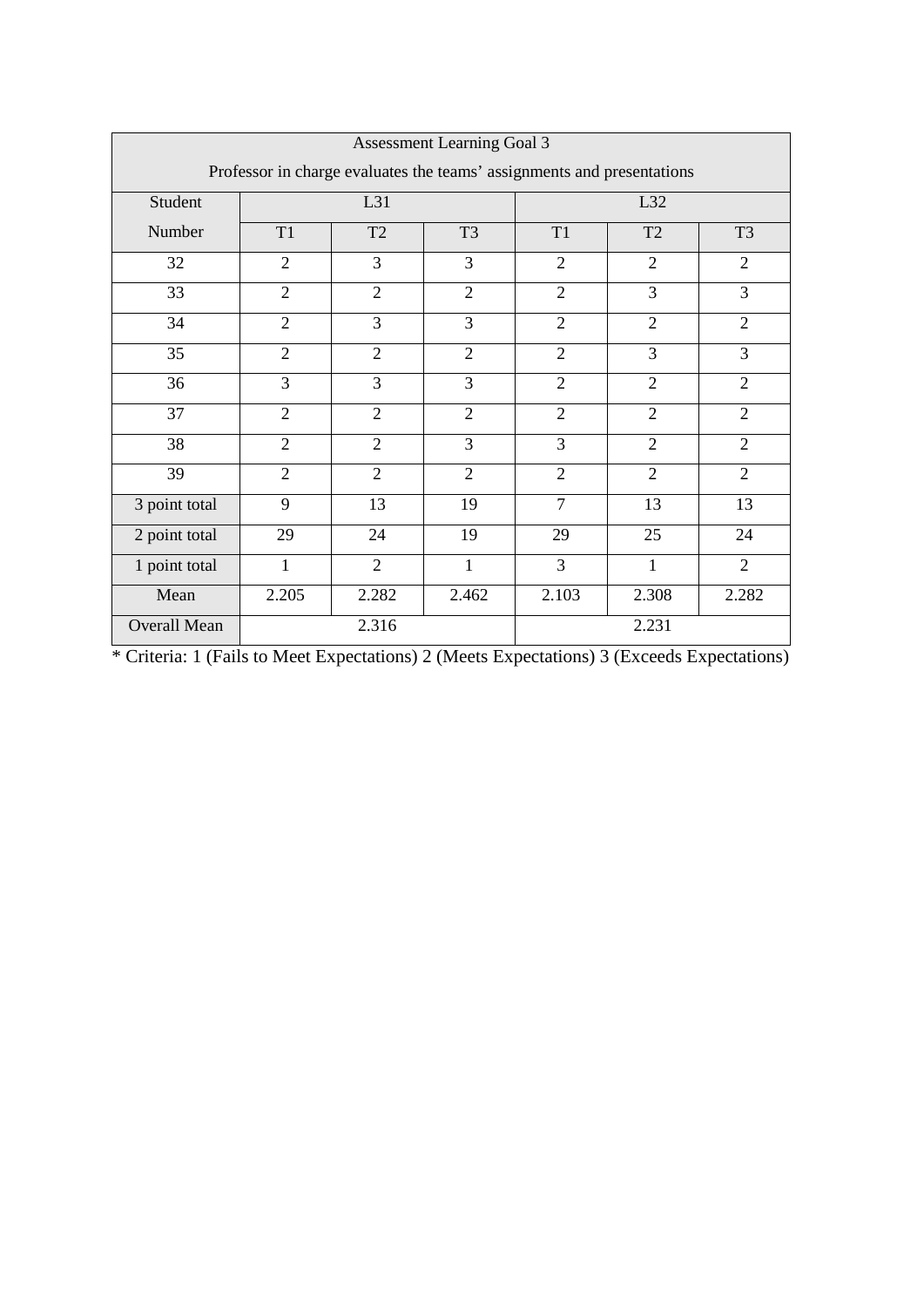| Assessment Learning Goal 4                                             |                |                |                |                |                     |  |  |
|------------------------------------------------------------------------|----------------|----------------|----------------|----------------|---------------------|--|--|
| Professor in charge evaluates the teams' assignments and presentations |                |                |                |                |                     |  |  |
| Student                                                                |                | L41            |                | L42            |                     |  |  |
| Number                                                                 | T1             | T2             | T <sub>3</sub> | T1             | $\operatorname{T2}$ |  |  |
| $\,1\,$                                                                | $\overline{2}$ | $\overline{2}$ | $\overline{2}$ | $\sqrt{2}$     | $\overline{2}$      |  |  |
| $\overline{2}$                                                         | $\overline{2}$ | $\overline{2}$ | $\sqrt{2}$     | $\overline{2}$ | $\overline{2}$      |  |  |
| $\mathfrak{Z}$                                                         | $\overline{2}$ | $\overline{2}$ | $\,1$          | $\sqrt{2}$     | $\overline{2}$      |  |  |
| $\overline{4}$                                                         | 3              | $\overline{c}$ | $\mathbf{1}$   | $\overline{3}$ | $\overline{2}$      |  |  |
| 5                                                                      | $\mathbf{2}$   | $\sqrt{2}$     | $\overline{2}$ | $\sqrt{2}$     | $\overline{2}$      |  |  |
| $\boldsymbol{6}$                                                       | $\overline{2}$ | $\overline{2}$ | $\sqrt{2}$     | $\overline{2}$ | $\overline{2}$      |  |  |
| $\boldsymbol{7}$                                                       | $\overline{2}$ | $\overline{2}$ | $\overline{2}$ | $\overline{2}$ | $\overline{2}$      |  |  |
| $8\,$                                                                  | $\overline{2}$ | $\overline{c}$ | $\sqrt{2}$     | $\sqrt{2}$     | $\overline{2}$      |  |  |
| 9                                                                      | $\overline{2}$ | $\overline{2}$ | $\overline{2}$ | $\overline{2}$ | $\overline{2}$      |  |  |
| 10                                                                     | $\overline{2}$ | $\overline{2}$ | $\overline{3}$ | $\overline{c}$ | $\overline{2}$      |  |  |
| 11                                                                     | $\overline{2}$ | $\overline{2}$ | $\overline{3}$ | $\overline{2}$ | $\overline{2}$      |  |  |
| 12                                                                     | $\overline{2}$ | $\overline{2}$ | $\overline{3}$ | $\overline{2}$ | $\overline{2}$      |  |  |
| 13                                                                     | $\overline{2}$ | $\overline{2}$ | $\overline{3}$ | $\overline{2}$ | $\overline{2}$      |  |  |
| 14                                                                     | $\overline{2}$ | $\mathbf{1}$   | $\mathbf{1}$   | $\overline{2}$ | $\,1$               |  |  |
| 15                                                                     | $\overline{2}$ | $\mathbf{1}$   | $\mathbf{1}$   | $\overline{2}$ | $\,1$               |  |  |
| 16                                                                     | $\overline{2}$ | $\mathbf{1}$   | $\mathbf{1}$   | $\overline{2}$ | $\mathbf{1}$        |  |  |
| 17                                                                     | $\overline{2}$ | $\mathbf{1}$   | $\mathbf{1}$   | $\overline{2}$ | $\mathbf{1}$        |  |  |
| 18                                                                     | $\overline{2}$ | 3              | $\overline{2}$ | $\overline{2}$ | 3                   |  |  |
| 19                                                                     | $\sqrt{2}$     | 3              | $\overline{2}$ | $\overline{2}$ | 3                   |  |  |
| 20                                                                     | $\sqrt{2}$     | 3              | $\overline{c}$ | $\overline{2}$ | 3                   |  |  |
| 21                                                                     | $\overline{c}$ | $\mathfrak{Z}$ | $\overline{c}$ | $\overline{c}$ | $\overline{3}$      |  |  |
| 22                                                                     | $\overline{2}$ | $\overline{3}$ | $\overline{2}$ | $\overline{2}$ | $\overline{3}$      |  |  |
| 23                                                                     | $\overline{2}$ | $\overline{3}$ | $\mathbf{1}$   | $\overline{2}$ | $\overline{3}$      |  |  |
| 24                                                                     | $\overline{3}$ | $\overline{3}$ | $\overline{3}$ | $\overline{3}$ | $\overline{3}$      |  |  |
| 25                                                                     | $\mathfrak{Z}$ | $\overline{3}$ | $\overline{3}$ | $\mathfrak{Z}$ | $\overline{3}$      |  |  |
| 26                                                                     | $\overline{3}$ | $\overline{3}$ | $\overline{3}$ | $\overline{3}$ | $\overline{3}$      |  |  |
| 27                                                                     | $\overline{3}$ | $\overline{3}$ | $\overline{3}$ | $\overline{3}$ | $\overline{3}$      |  |  |
| 28                                                                     | $\overline{3}$ | $\overline{3}$ | $\overline{3}$ | $\overline{3}$ | $\overline{3}$      |  |  |
| 29                                                                     | $\overline{3}$ | $\overline{3}$ | $\overline{3}$ | $\overline{3}$ | $\overline{3}$      |  |  |
| 30                                                                     | $\overline{3}$ | $\overline{3}$ | 3              | 3              | $\overline{3}$      |  |  |
| 31                                                                     | $\overline{2}$ | $\overline{2}$ | $\overline{2}$ | $\overline{2}$ | $\overline{2}$      |  |  |
| 32                                                                     | $\sqrt{2}$     | $\overline{2}$ | $\overline{2}$ | $\sqrt{2}$     | $\overline{2}$      |  |  |
| 33                                                                     | $\overline{2}$ | $\overline{2}$ | $\overline{c}$ | $\sqrt{2}$     | $\overline{c}$      |  |  |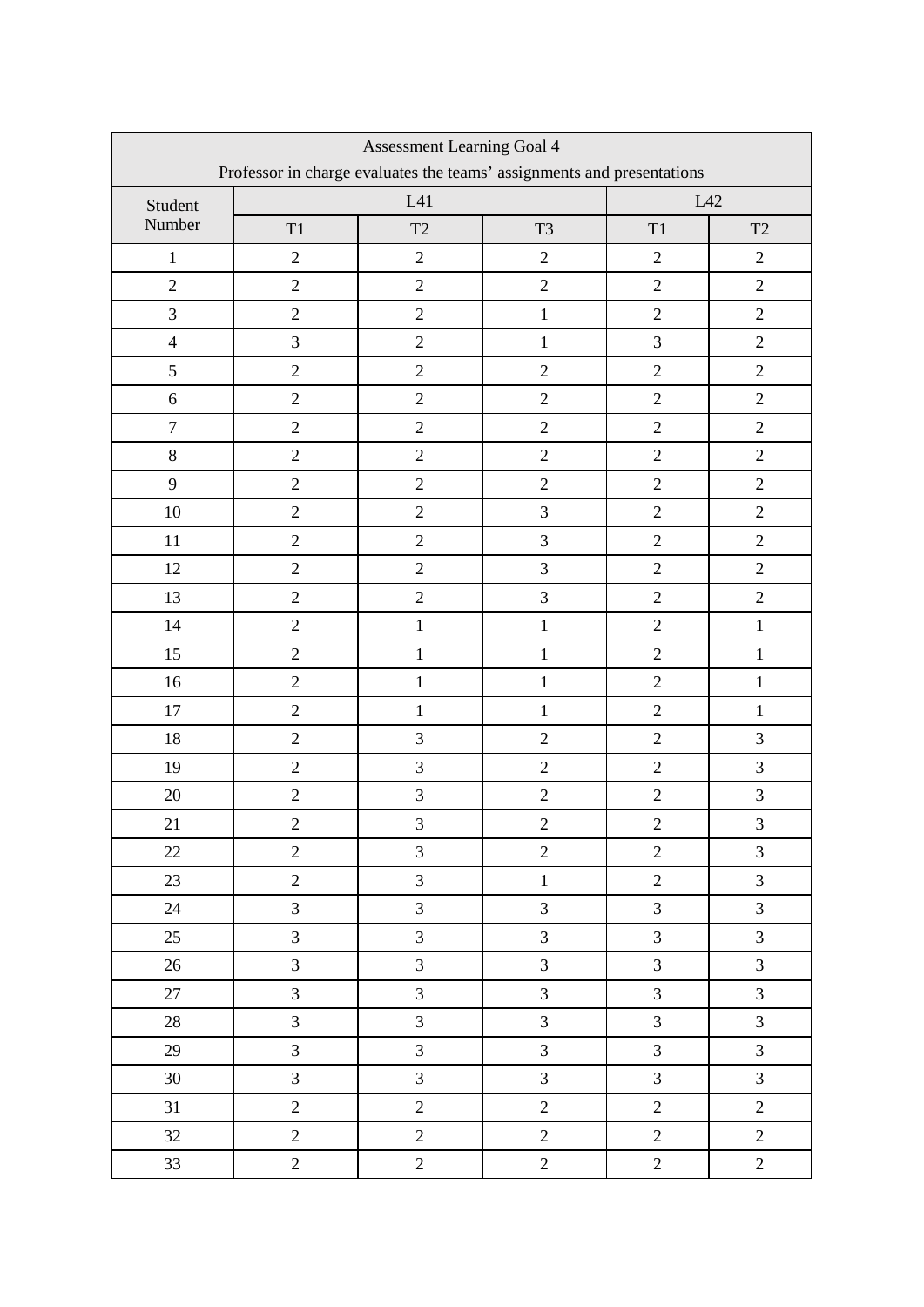| <b>Assessment Learning Goal 4</b>                                      |       |                |                |                |       |
|------------------------------------------------------------------------|-------|----------------|----------------|----------------|-------|
| Professor in charge evaluates the teams' assignments and presentations |       |                |                |                |       |
| Student<br>Number                                                      | L41   |                |                | L42            |       |
|                                                                        | T1    | T <sub>2</sub> | T <sub>3</sub> | T <sub>1</sub> | T2    |
| 3 point total                                                          | 8     | 13             | 11             | 8              | 13    |
| 2 point total                                                          | 25    | 16             | 15             | 25             | 16    |
| 1 point total                                                          |       |                |                |                |       |
| Mean                                                                   | 2.242 | 2.273          | 2.121          | 2.242          | 2.273 |
| <b>Overall Mean</b>                                                    | 2.212 |                |                | 2.258          |       |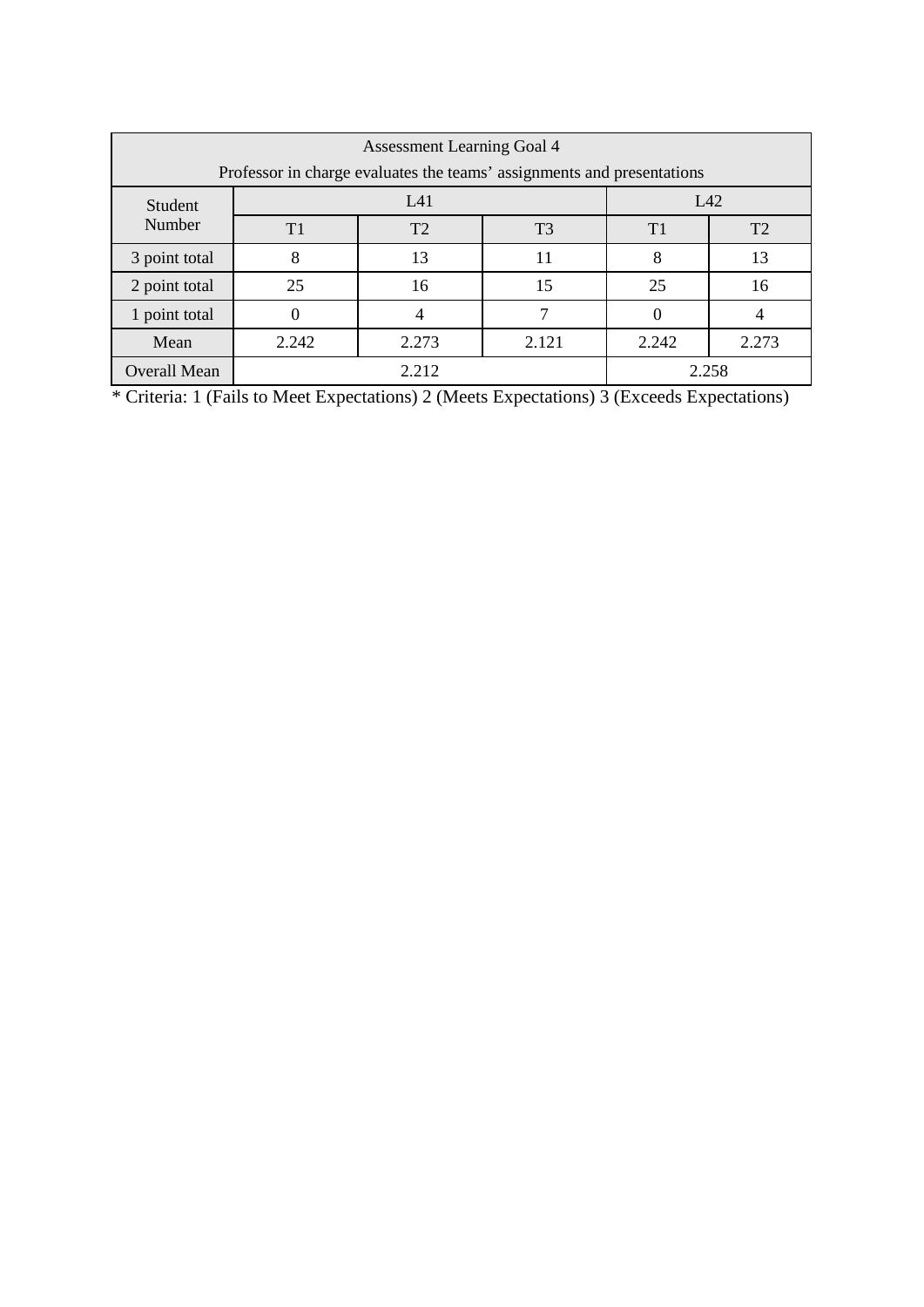## *Result Interpretation and Comments*

## **- Learning Goal 1 – Objective 1 (L11)**

The overall mean score for L11 is 2.79. The result implies that the students' performances exceeded expectations in this learning objective on average. Especially, all students have received the highest scores of 3.00 in 'Effective Research Capability (Trait 3)' and 'Understand and Apply Inter-Disciplinary Theory and Knowledge (Trait 4).' The results indicate that the students became expertized in collecting useful information beyond the boundary of their major. Comparably, students obtained a lower score (2.5) in 'Verify Suggested Findings (Trait 5).' It suggests that BTM students have room to be improved in making creative solutions for the faced problems.

## **- Learning Goal 1 – Objective 2 (L12)**

The overall mean score for L12 is 2.875, indicating that the students' performance level generally has exceeded expectation in applying methodologies for solving problems. Considering that all students received highest scores of 3.00 in 'Quantitative or Qualitative Techniques (Trait 2)' and 'Use Proper Methods and Tools for Analysis (Trait 3),' they were trained well especially in coping with data to extract valuable and accurate information.

### **- Learning Goal 2 – Objective 1 (L21)**

The overall mean score for L21 is 2.625. The result implies that BTM students became capable of writing English reports. Although students exceeded the expectations in every trait, further disciplines with text-based materials could improve their skills in 'Language (Trait 2)' and 'Spelling and Grammar (Trait 3).'

#### **- Learning Goal 2 – Objective 2 (L22)**

The overall mean score for L22 is 2.643 and all the traits are equal or above 2.5. The results imply that students' ability in presenting and delivering their ideas exceeded expectations. The highest score is 2.821 in 'Organization (Trait 1),' showing that the BTM students systematically arrange their presentation to communicate their thought well within time. The lowest score is 2.5 in 'Voice Quality and Pace (Trait 3).' While it is still beyond expectation, the results also show that there is room to improve the students' English conversation skills in terms of the attitude or voice.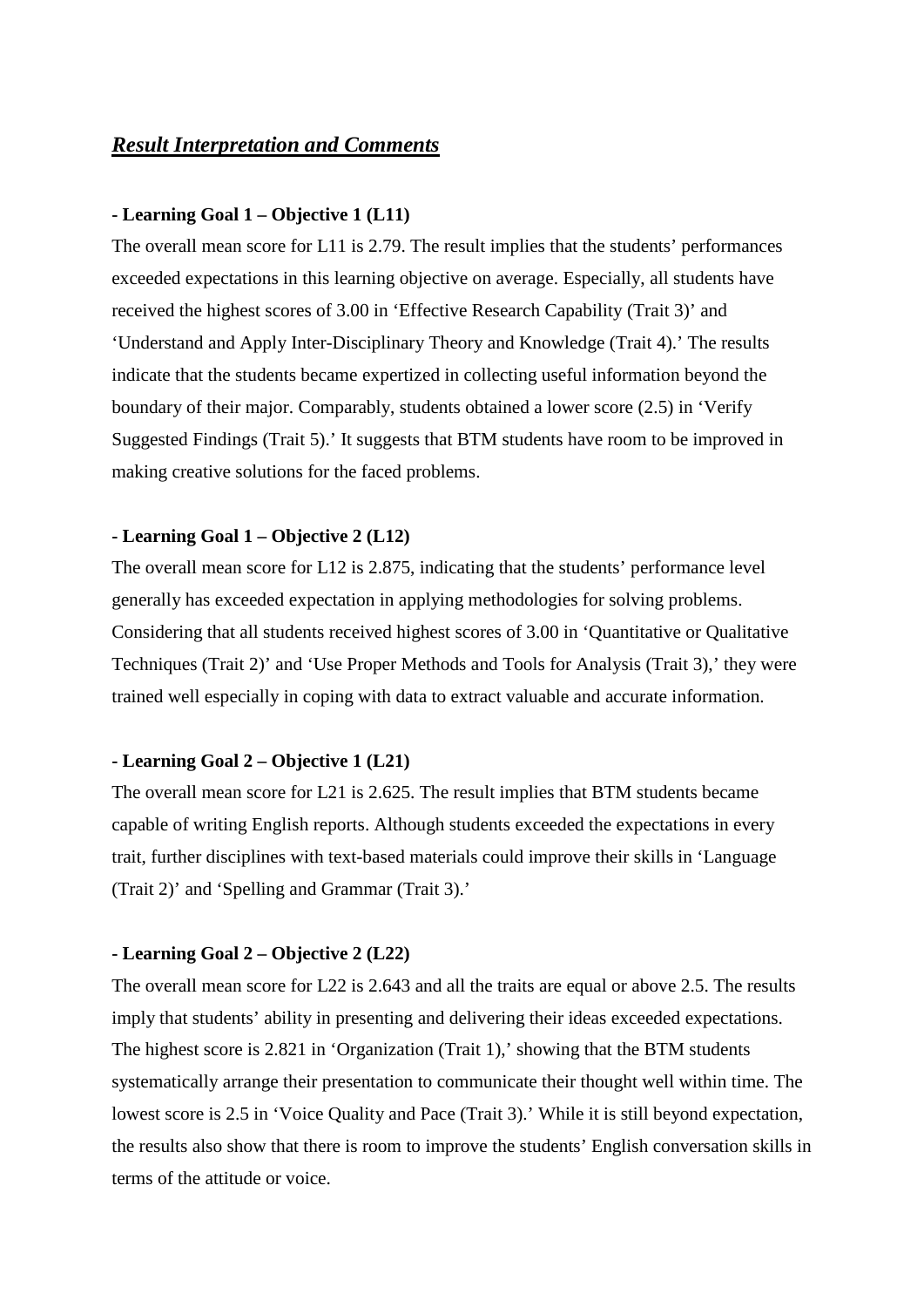## **- Learning Goal 3 – Objective 1 (L31)**

The overall mean score for L31 is 2.316. According to this result, the BTM students' have sufficient ability in demonstrating characteristics for effectiveness in teamwork. The highest score is 2.462 in 'Contributions (Trait 3),' implying that students both offer their own ideas and listen to the others. A relatively lower score is 2.205 in 'Commitment (Trait 1).' Even though it has shown to exceed the expectation, the students have room to be improved in terms of integrating the previous meetings or reports to the current discussion.

## **- Learning Goal 3 – Objective 2 (L32)**

The overall mean score for L32 is 2.231, which shows that the BTM students have moderate leadership and collaborative skills. The highest score is 2.308 in 'Facilitate Communication (Trait 2)' and the lowest score is 2.103 in 'Sharing Vision (Trait 1).' Considering that overall traits in L32 are near 2.00, more diversified education needs to be designed to improve BTM students' leadership and collaborative skills.

## **- Learning Goal 4 – Objective 1 (L41)**

The overall mean score for L41 is 2.212, showing that BTM students have moderate performance level in identifying trends in global markets and economy. Students scored 2.242, 2.273, and 2.121 for 'Identification of Global Issues (Trait 1)', 'Understand the Global Issues (Trait 2)', and 'Understand Cultural Differences (Trait 3)' respectively. The results show that students can improve their skills in understanding global movements and capturing cross-cultural differences with advanced training.

#### **- Learning Goal 4 – Objective 2 (L42)**

The overall mean score for L42 is 2.258. The result shows that students achieved a moderate ability in understanding the impact of the global environments on business and technology issues and trend. As they scored 2.242 and 2.273 for 'Knowledge of Global Issues in Business/Economic & Technology (Trait 1)' and 'Understand the Impact of Global Business and Technology Issues (Trait 2),' the BTM students seem to have insights to sense the global business and technology issues. However, there's room for improvement.